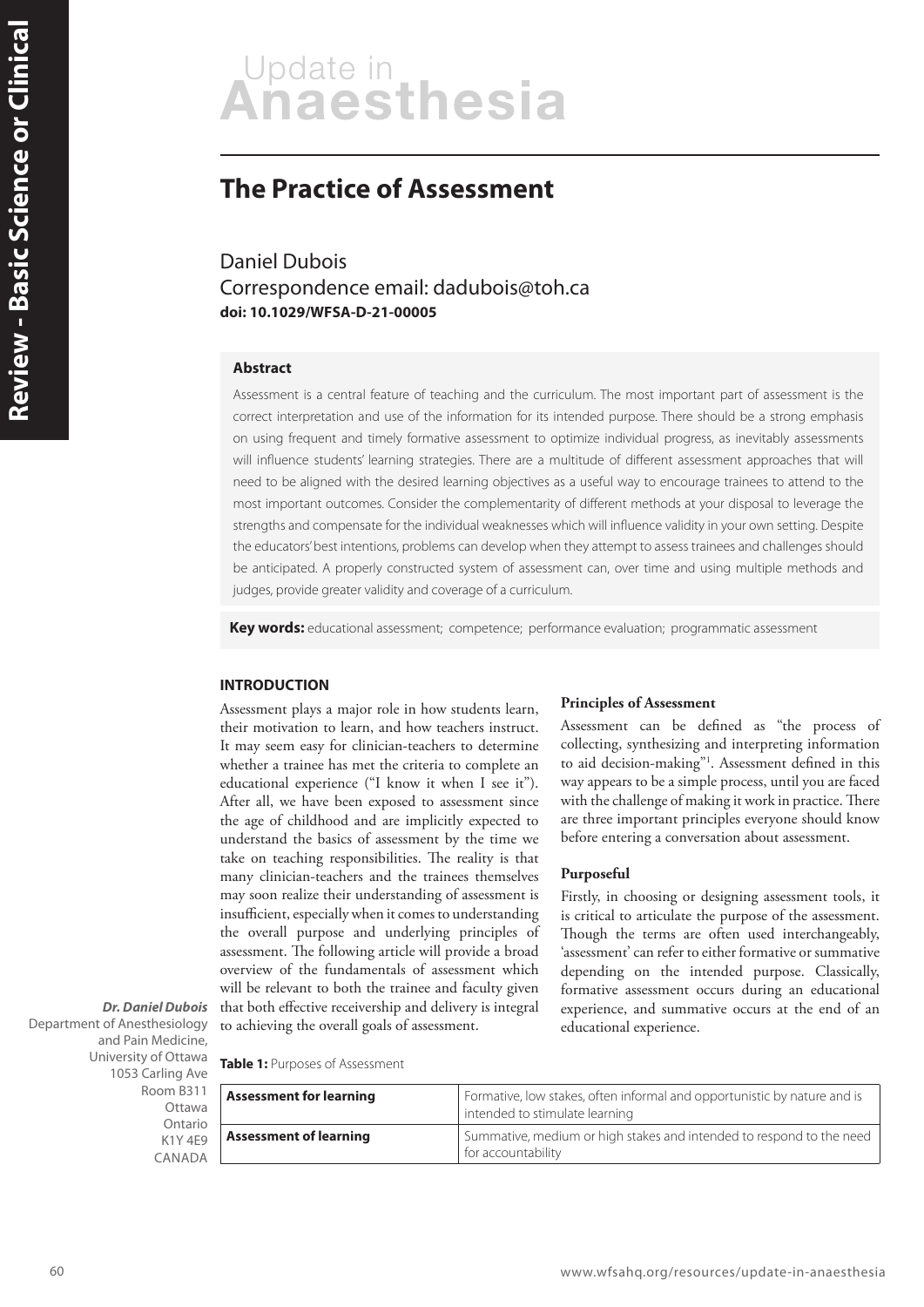Assessment of learning is the traditional summative assessment which is familiar to all of us. This may take the form of a grade or formal report card which sums up the learners' attainment of the objectives of the curriculum. It often requires coherent, high quality test material, a systematic standard-setting process, and secure administration. On the other hand, assessment for learning is formative and informs both the learner and teacher about the learners' progress towards attaining the objectives of the curriculum and provides insights to guide further learning. It is important to recognize that both summative and formative assessment indicate the purpose of assessment, not the method. A distinction should be made between assessments that are suitable only for formative use and those that have sufficient psychometric rigor (validity-coherence, reproducibility-consistency) for summative use. This distinction is especially important when developing high-stakes assessments (i.e., licensing and certification examinations).

#### **Goal Oriented**

Achieving competence (e.g., independent professional practice) is a longitudinal process that requires a sampling of knowledge, skills, and attitudes across all the domains required of professional practice. One of the most broadly used frameworks for the assessment of competence is Miller's Pyramid. Miller's model provides a framework for understanding the hierarchical progression from "knows" to "knows how" to "shows how" to "does". Miller's ideas strive to define education by its outputs and not by its inputs. It argues that to truly know whether our learners are achieving what we want them to achieve we should assess them in the setting that we expect them to be delivered<sup>2</sup>. It is important to appreciate that the assessment arising

| from each individual domain helps generate a small window into the |
|--------------------------------------------------------------------|
| overall understanding of how a learner is progressing from "knows" |
| to "does" over the course of a training program.                   |

# **Validated**

All assessments should aim to facilitate acceptable and defensible decisions about the individual being assessed. To make these decisions, evidence needs to be evaluated to understand the strengths and weaknesses of the assessment in question. There are many ways to judge the quality of an assessment. Historically, there was emphasis on the measurement properties of the test alone (reliability and validity). Reliability is a measure of the reproducibility of the scores of an assessment, so that the outcome is the same if the assessment is repeated over time. Validity is not an inherent property of the test itself, but rather refers to the use of a test for a particular purpose. Messick and later Kane have proposed the most widely cited frameworks on validity. They evaluate the fundamental claims, assumptions, and inferences linking assessment scores with their intended interpretations and uses<sup>3,4</sup>. Cees van der Vleuten expanded the list of qualities, pushing beyond the traditional measurement characteristics to include issues related to the test's effect, acceptability, feasibility, and impact on future learning<sup>5</sup>. More recently Cook has proposed a more practical approach to validation of Kane's argument which serves as a desirable concise review of modern validity<sup>6</sup>. All of the aforementioned validity criteria were reaffirmed and added to an international consensus statement of the 2010<sup>7</sup> , and 2018 Ottawa Conference<sup>8</sup> which resulted in the following criteria and framework for good assessment outlined in table 2.

| <b>Criteria for Individual Assessment</b>                                                                                                            | <b>Framework for a System of Assessment</b>                                                                                                                                              |  |
|------------------------------------------------------------------------------------------------------------------------------------------------------|------------------------------------------------------------------------------------------------------------------------------------------------------------------------------------------|--|
| 1. Validity or coherence                                                                                                                             | 1. Coherent                                                                                                                                                                              |  |
| There is a body of evidence that is coherent                                                                                                         | The system of assessment is composed of multiple, coordinated                                                                                                                            |  |
| ('hangs together') and that supports the use of the results of an                                                                                    | individual assessments and independent performances that are orderly                                                                                                                     |  |
| assessment for a particular purpose.                                                                                                                 | and aligned around the same purposes.                                                                                                                                                    |  |
| 2. Reproducibility or consistency                                                                                                                    | 2. Continuous                                                                                                                                                                            |  |
| The results of the assessment would be the same if repeated under                                                                                    | The system of assessment is ongoing and individual results contribute                                                                                                                    |  |
| similar circumstances.                                                                                                                               | cumulatively to the system purposes.                                                                                                                                                     |  |
| 3. Equivalence<br>The same assessment yields equivalent scores or decisions when<br>administered across different institutions or cycles of testing. | 3. Comprehensive<br>The system of assessment is inclusive and effective, consisting of<br>components that are formative, diagnostic, and/or summative as<br>appropriate to its purposes. |  |
| 4. Feasibility                                                                                                                                       | 4. Feasible                                                                                                                                                                              |  |
| The assessment is practical, realistic and sensible, given the                                                                                       | The system of assessment and its components are practical, realistic,                                                                                                                    |  |
| circumstances and context.                                                                                                                           | efficient, and sensible, given the purposes, stakeholders, and context.                                                                                                                  |  |
| 5. Educational effect<br>The assessment motivates those who take it to prepare in a fashion that<br>has educational benefit.                         | 5. Purposes driven<br>The assessment system supports the purposes for which it was created.                                                                                              |  |
| 6. Catalytic effect                                                                                                                                  | 6. Acceptable                                                                                                                                                                            |  |
| The assessment provides results and feedback in a fashion that creates,                                                                              | Stakeholders in the system find the assessment process and results to be                                                                                                                 |  |
| enhances, and supports education; it drives future learning forward.                                                                                 | credible and evidence-based.                                                                                                                                                             |  |
| 7. Acceptability<br>Stakeholders find the assessment process and results to be credible.                                                             | 7. Transparent and free from bias<br>Stakeholders understand the workings of the system and its unintended<br>consequences are minimized.                                                |  |

**Table 2:** International Consensus for Good Assessment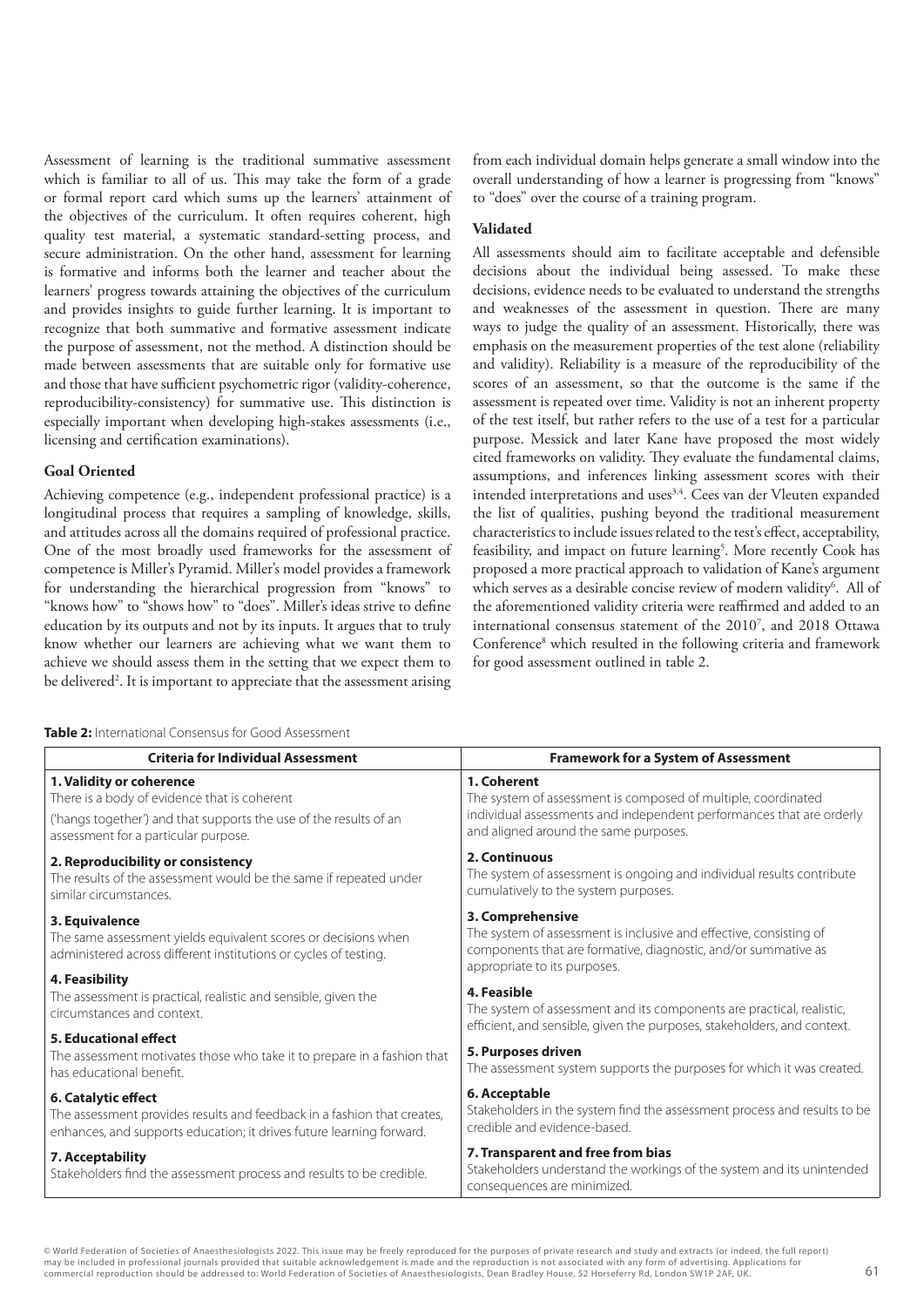

**Figure 1:** Miller's model of competence (adapted from Miller: Academic Medicine 65(9 suppl): S63–7, 1990.).

#### **Types of Assessment**

We will now look at the different methods of assessment available to assess clinical skills and behaviors in academic or workplace settings. We will discuss how and why they are used (e.g., formative versus summative), and some of the practical aspects (e.g. environmental and resource constraints) to be onsidered for educators wishing to make use of them. In the process of selecting or designing an assessment approach, instructors should consider the following questions.

- 1. What are the learning objectives that the assessment seeks to evaluate?
- 2. What are the skills and abilities that students need to do well?
- 3. Have students and faculty been adequately prepared to meet assessment expectations?
- 4. How will this assessment be utilized to enhance the student learning process?

#### **Written Examinations**

Multiple-choice questions (MCQs) are commonly used for assessment because they can provide a large sampling of examination items and from a testing perspective can be efficient since selectedresponse items take relatively little time to correct. Having a group of experts contribute to test creation provides different perspectives allowing broad representation, the elimination of non-contributory questions and the ability to have the final questions validated by the group<sup>9</sup>. Modified essay and short answer questions have the advantage of assessing clinical reasoning but are less common given the disadvantages of question marking and standardization. Though time consuming, a blueprint for item construct can minimize gaps in assessment content through appropriate sampling of all objectives. This blueprint should be shared well in advance of the examination with anyone being assessed. If using a "pass-fail" summative approach valuable assessment data is discarded along the way; including the information about the answers not chosen by the learner, the

specific questions that were answered correctly versus those answered incorrectly, and even percentage correct. Progress testing for formative use is a method wherein you can sample the content of your curriculum in an ongoing continuous fashion by administering progressive tests prepared from a single large item bank itemized according to the blueprint of content areas. Students are given the results of the test to help identify knowledge gaps, and on repeat testing over the course of their training will hopefully demonstrate continued progress in their overall knowledge over time.

#### **Structured Clinical Exams**

The oral exam is a "knows how" traditional form of assessment in which one or more examiners deliver questions to a candidate to attempt to assess the candidate's knowledge of a subject, depth of understanding and to test clinical reasoning skills. They have been criticized for lacking structure and standardization, having poor interrater reliability, and potential examiner bias<sup>10</sup>. The structured oral examination (SOE) and objective structured clinical exam (OSCE) now exists to remove some of the traditional bias through use of standardized scoring rubrics and multiple scenarios or examiners<sup>11</sup>. To improve the validity a minimum of 10 stations is necessary to achieve a reasonable reliability for summative examinations<sup>12</sup>. The observing faculty member uses either a checklist of specific behaviors or a global rating form to evaluate the student's performance. To limit any subjectivity in this regard the criteria for answers provided in a scoring rubric will ensure clear guidelines on what is and not an acceptable answer. Faculty development for examiners on the appropriate usage of these rubrics should be provided to develop a shared mental model. The advantages of using this assessment approach is the sampling of competencies or procedures which are normally difficult to assess under conditions with high fidelity and patient safety. Important practical points to consider when administering and setting up an OSCE are that it's both time and resource heavy. Costs do vary significantly and can be mitigated with employing lower fidelity approaches, and volunteerism.

#### **Workplace Based Assessment**

The ability to "show how" can be accomplished through simulation but can also be accomplished with limited resources using workbased assessments (WBA). WBA allow for demonstration and observation of performance in the workplace. Faculty are asked to record their assessment of students on a checklist or rating scale. It is especially helpful if the rater includes narrative comments with their ratings. Direct Observation of Procedural Skills (DOPS), involves the direct observation and scoring of performance on a rating scale. Physicians-in-training are given the list of procedures for which they will need to be assessed in advance. For a resident anesthesiologist, typical procedures might include endotracheal intubation or arterial cannulation. The sequence of WBA is outlined in table 3 and typically involves a 15-minute, direct observation and a 5-minute, structured feedback session. The mini-clinical examination (mini-CEX) is another version of work-based assessment for faculty to assess physicians-in-training as they interact with patients. Research in the use of WBA suggests mini-CEX assessments are similar to simulation-based assessments but with higher fidelity and lower  $\cot^{13}$ .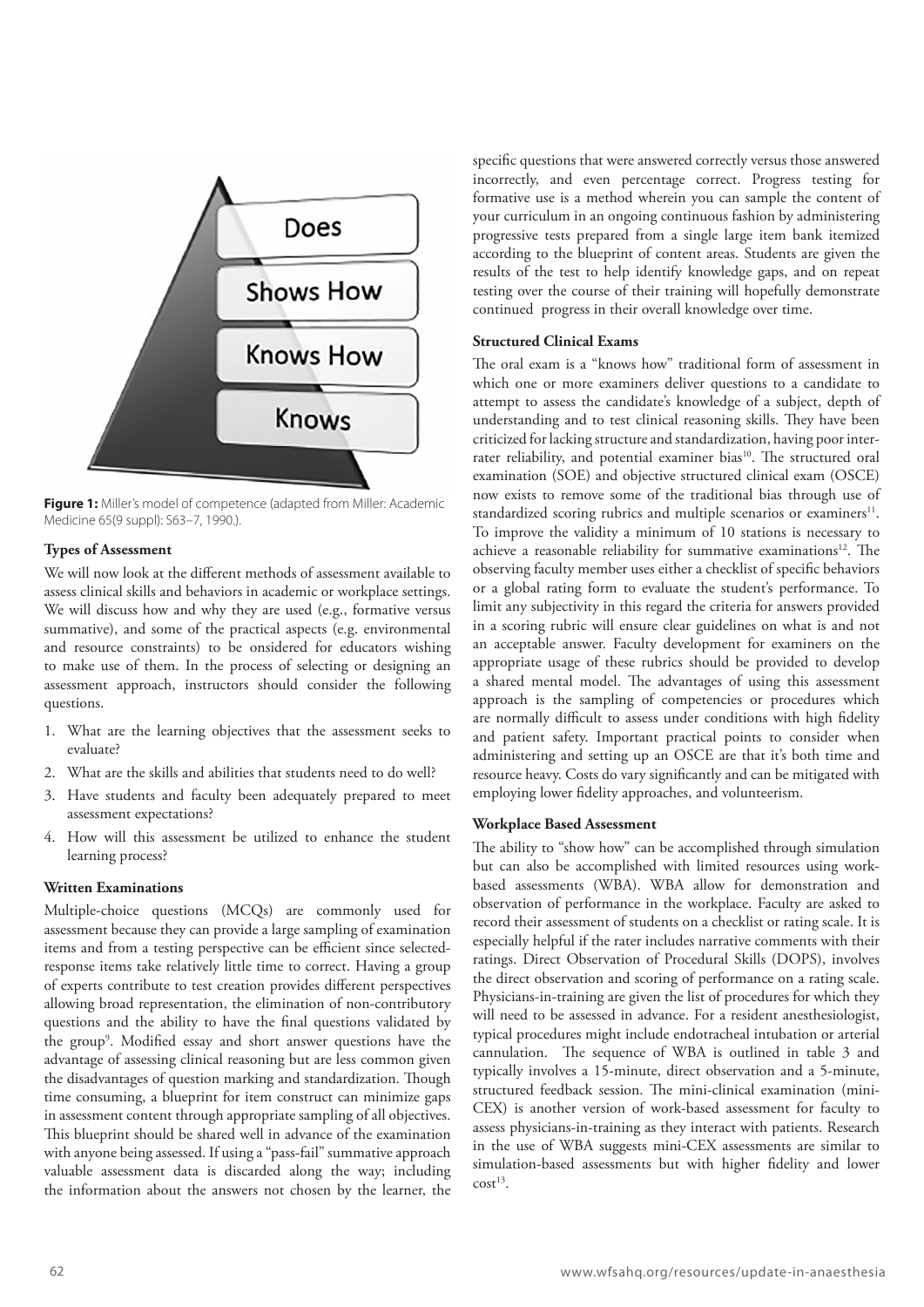**Table 3:** Process for any work-based assessment (WBA)

| 1. Direct Observation                                             |  |
|-------------------------------------------------------------------|--|
| 2. Learner Self-Evaluation                                        |  |
| 3. Structured, faculty-driven written and verbal feedback         |  |
| 4. Development of an action plan for improvement                  |  |
| 5. Follow-up with frequent WBA [with different faculty assessors] |  |

Direct observation and timely communication can be powerful sources of feedback to students. If the ratings are used for formative purposes the feedback generated can be used to improve performance on subsequent attempts. If the ratings are used solely for summative purposes the student may be encouraged to hide their weaknesses and limit any benefits gathered through the feedback process. The other major issue in the assessment of students by faculty is the lack of reliability of the faculty assessor. The scores may be biased by the different standards and understanding by individuals completing the ratings<sup>14</sup>.

# **Portfolios**

A portfolio might serve to organize assessment data into readily accessible fashion for review at regular periodic coaching meetings. Multiple assessment data points may be used to build a developmental portfolio in which students and their coaches can follow the student's progress from novice to expert. It is important to specify what to include in portfolios as doctors will naturally present their best work, and the evaluation of it will not be useful for quality assurance. In addition, if there is a desire to compare doctors or to provide them with feedback about their relative performance, then all portfolios must contain the same data collected in a similar fashion<sup>15</sup>. Otherwise, there is no basis for legitimate comparison or benchmarking.

#### **Programmatic Assessment**

A program of assessment is used to collect and combine information from various assessment sources to inform about the strengths and weaknesses of each individual learner. This helps mitigate limitations in a single assessment as the weaknesses or deficiencies of some instruments can be compensated by the strengths of other instruments. Multiple sampling through various assessments leads to a diverse spectrum of complementary measurement tools to better understand competence as a whole<sup>16</sup>. When reviewing a student using programmatic assessment, individual data points, garnered from individual assessments, are maximized for learning and feedback value. Whereas high-stakes decisions on a learner's competency are based on the aggregation of many data points. Thus, no high-stakes decisions are made without a detailed collection of information that is supported by thorough measures to ensure their reliability. Programmatic assessment considers assessment to be as important as the curriculum itself, thus requiring intense planning and review.

#### **Challenges in Assessment**

Despite the educators' best intentions, problems can develop when they attempt to assess trainees. It is generally acknowledged that assessment drives learning; however, assessment can have unintended consequences for both the trainee and the program. Some of the common problems you may encounter are discussed below and outlined in Table 4.

# *1. Incoherent Approach*

If the assessment process is not integrated into the curriculum, it may produce data that are not meaningful or that inappropriately skew the direction of the curriculum. Devising and operating an assessment system using a comprehensive blueprint that maps learning objectives to multiple assessment tools ensures the program is robust and there are no gaps in the assessment process. A key principle of the approach is that individual data points are maximized for learning and feedback value whereas high stake decisions are based on an aggregation of many data points. Thus, each assessment point is optimized for learning using meaningful feedback but the key decisions about progress on the program are never taken on single assessment points but only on an aggregation of points. Data collected early in the curriculum and at the midpoint can provide feedback about learners in trouble to both educators and the learners in question. A formal system for addressing failures can prevent the creation of ad hoc solutions, along with their potential challenges.

#### *2. Insufficient Data*

An assessment system should generate a meaningful amount of data. To aid busy faculty and learners, data acquisition processes should be simple and automated. Learners should be encouraged to seek out feedback, and mandatory activities that require assessment data should be implemented. Many assessment programs pursue objectivity over subjectivity as it is easier to summarize and compare objective information but choosing to ignore the details of wellgathered subjective evaluations discards the great value of this subjective information. Using quantitative and qualitative data in combination can bring greater meaning to learner assessment. Do not assume that quantitative data are more reliable, valid, or useful than qualitative data.

#### *3. Biased Assessment*

This is perhaps one of the most challenging pitfalls of assessment. The problem is complex and related to the amount of time required to provide precise data; the inherent biases in our assessment, and the reluctance of supervisors to provide necessary "negative" assessments because of the emotional, personal, and professional repercussions that assessments may have. All tools are only as good as the people who are using them. The best way to accurately assess learners is not found in a holy grail assessment tool, but rather to have a wide range of faculty members use multiple efficient tools to assess a learners' performance in several different context. This approach, in combination with faculty development sessions and the use of well-defined scoring rubrics with criterion referencing, may provide a foundation for improving the reliability and validity of assessment data.

#### *4. Evaluation Fatigue*

The administrative setup required to manage a robust and defensible system must be planned and supported, with due regard for costs. The issue of having sound educationally based systems and high quality needs to be balanced against time and financial costs. Not everything